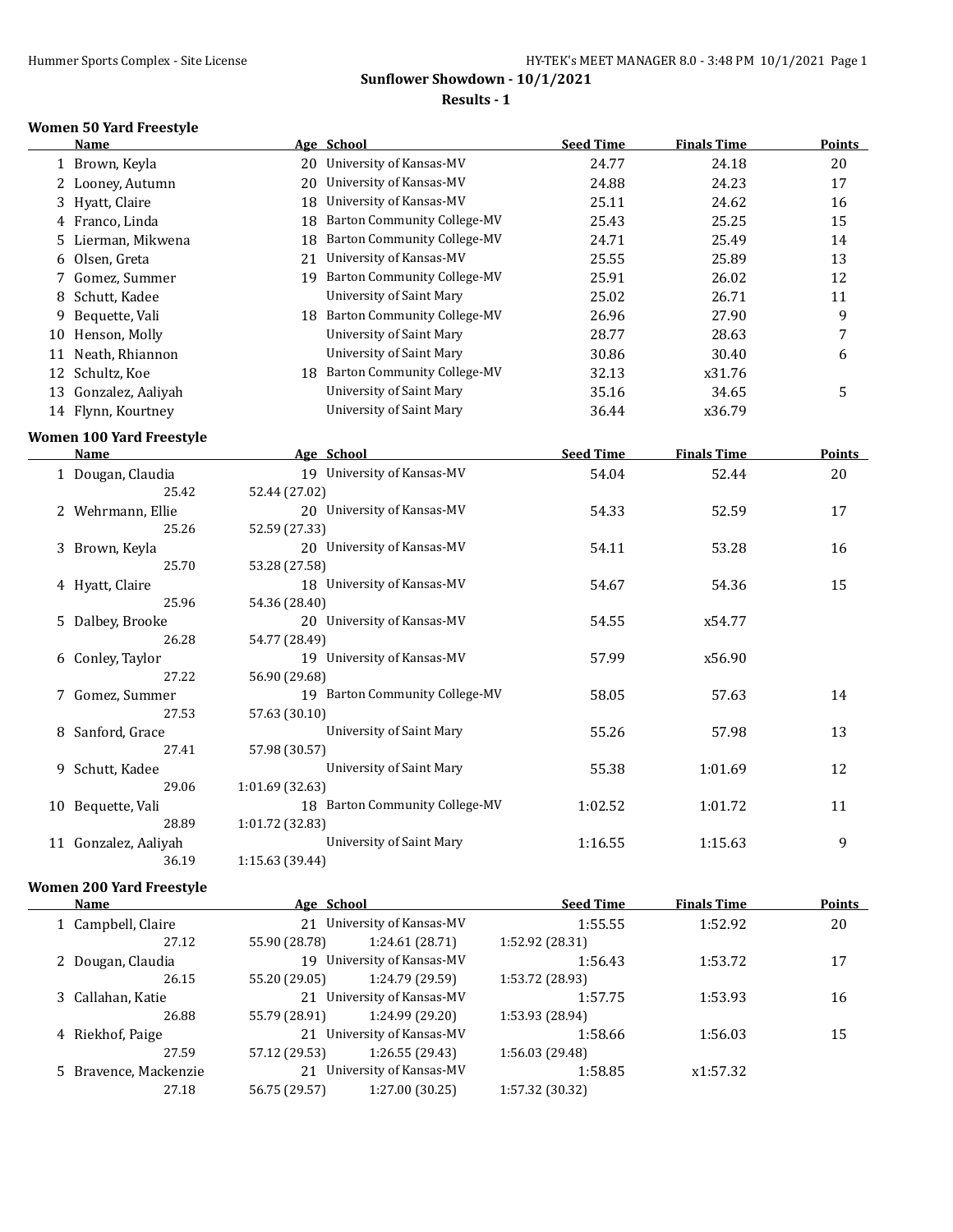#### **Results - 1**

# **(Women 200 Yard Freestyle)**

| Name                | Age School     |                                |                 | <b>Seed Time</b> | <b>Finals Time</b> | <b>Points</b> |
|---------------------|----------------|--------------------------------|-----------------|------------------|--------------------|---------------|
| 6 Kotzamanis, Eleni |                | 18 University of Kansas-MV     |                 | 1:56.44          | x1:59.34           |               |
| 27.85               | 58.56 (30.71)  | 1:29.16 (30.60)                | 1:59.34 (30.18) |                  |                    |               |
| 7 Church, Kara      |                | 19 University of Kansas-MV     |                 | 1:54.99          | x1:59.44           |               |
| 27.63               | 57.75 (30.12)  | 1:28.70 (30.95)                | 1:59.44 (30.74) |                  |                    |               |
| 8 Lessing, Karla    |                | 18 University of Kansas-MV     |                 | 1:59.11          | x2:02.60           |               |
| 28.08               | 59.30 (31.22)  | 1:31.10 (31.80)                | 2:02.60(31.50)  |                  |                    |               |
| 9 Broadrick, Cindy  |                | 18 Barton Community College-MV |                 | 2:09.72          | 2:09.55            | 14            |
| 30.69               | 1:03.50(32.81) | 1:36.59 (33.09)                | 2:09.55(32.96)  |                  |                    |               |
| 10 Van Druff, Leeva |                | 18 Barton Community College-MV |                 | 2:14.85          | 2:13.08            | 13            |
| 31.46               | 1:05.32(33.86) | 1:39.57 (34.25)                | 2:13.08 (33.51) |                  |                    |               |
| 11 Dexel, Adrienne  |                | University of Saint Mary       |                 | 2:11.18          | 2:19.95            | 12            |
| 32.14               | 1:07.94(35.80) | 1:44.07 (36.13)                | 2:19.95 (35.88) |                  |                    |               |
| 12 Shea, Ashlynn    |                | 18 Barton Community College-MV |                 | 2:42.90          | 2:42.65            | 11            |
| 36.15               | 1:16.86(40.71) | 2:00.16(43.30)                 | 2:42.65 (42.49) |                  |                    |               |
| 13 Riggles, Jordan  |                | University of Saint Mary       |                 | <b>NT</b>        | 2:43.90            | 9             |
| 37.02               | 1:19.47(42.45) | 2:02.96 (43.49)                | 2:43.90 (40.94) |                  |                    |               |
| 14 Flynn, Kourtney  |                | University of Saint Mary       |                 | <b>NT</b>        | 2:55.23            | 7             |
| 40.86               | 1:25.05(44.19) | 2:10.86 (45.81)                | 2:55.23 (44.37) |                  |                    |               |

#### **Women 500 Yard Freestyle**

 $\overline{\phantom{0}}$ 

| <b>Name</b>         | Age School      |                            | <b>Seed Time</b> | <b>Finals Time</b> | <b>Points</b> |
|---------------------|-----------------|----------------------------|------------------|--------------------|---------------|
| 1 Callahan, Katie   |                 | 21 University of Kansas-MV | 5:08.88          | 5:01.97            | 20            |
| 27.40               | 57.50 (30.10)   | 1:28.22 (30.72)            | 1:58.76 (30.54)  |                    |               |
| 2:29.28 (30.52)     | 3:00.19 (30.91) | 3:31.18 (30.99)            | 4:02.16 (30.98)  |                    |               |
| 4:32.84 (30.68)     | 5:01.97 (29.13) |                            |                  |                    |               |
| 2 Barnes, Addi      |                 | 19 University of Kansas-MV | 5:06.55          | 5:01.98            | 17            |
| 27.14               | 56.80 (29.66)   | 1:27.19 (30.39)            | 1:57.96 (30.77)  |                    |               |
| 2:28.87 (30.91)     | 2:59.96 (31.09) | 3:31.19 (31.23)            | 4:02.26 (31.07)  |                    |               |
| 4:32.85 (30.59)     | 5:01.98 (29.13) |                            |                  |                    |               |
| 3 Campbell, Claire  |                 | 21 University of Kansas-MV | 5:07.11          | 5:17.27            | 16            |
| 28.81               | 59.98 (31.17)   | 1:31.74 (31.76)            | 2:03.90 (32.16)  |                    |               |
| 2:36.11 (32.21)     | 3:08.02 (31.91) | 3:40.16 (32.14)            | 4:12.54 (32.38)  |                    |               |
| 4:45.00 (32.46)     | 5:17.27 (32.27) |                            |                  |                    |               |
| 4 Kotzamanis, Eleni |                 | 18 University of Kansas-MV | 5:11.17          | 5:21.48            | 15            |
| 29.40               | 1:01.76 (32.36) | 1:34.61 (32.85)            | 2:07.29 (32.68)  |                    |               |
| 2:40.01 (32.72)     | 3:12.69 (32.68) | 3:45.19 (32.50)            | 4:17.47 (32.28)  |                    |               |
| 4:49.78 (32.31)     | 5:21.48 (31.70) |                            |                  |                    |               |
| 5 Lessing, Karla    |                 | 18 University of Kansas-MV | 5:13.31          | x5:21.85           |               |
| 28.61               | 1:00.27(31.66)  | 1:33.07 (32.80)            | 2:05.86 (32.79)  |                    |               |
| 2:38.69 (32.83)     | 3:11.83(33.14)  | 3:44.71 (32.88)            | 4:17.74 (33.03)  |                    |               |
| 4:50.25 (32.51)     | 5:21.85 (31.60) |                            |                  |                    |               |
| 6 Church, Kara      |                 | 19 University of Kansas-MV | 5:04.99          | x5:25.19           |               |
| 29.21               | 1:01.77(32.56)  | 1:34.82 (33.05)            | 2:08.09 (33.27)  |                    |               |
| 2:41.16 (33.07)     | 3:14.26 (33.10) | 3:47.42 (33.16)            | 4:20.41 (32.99)  |                    |               |
| 4:53.28 (32.87)     | 5:25.19 (31.91) |                            |                  |                    |               |
| 7 Taylor, Kelsey    |                 | University of Saint Mary   | 5:21.17          | 5:42.86            | 14            |
| 30.02               | 1:03.71 (33.69) | 1:38.40 (34.69)            | 2:13.52 (35.12)  |                    |               |
| 2:48.93 (35.41)     | 3:24.42 (35.49) | 3:59.76 (35.34)            | 4:34.83 (35.07)  |                    |               |
| 5:09.76 (34.93)     | 5:42.86 (33.10) |                            |                  |                    |               |
| 8 Henson, Molly     |                 | University of Saint Mary   | 5:59.20          | 5:53.95            | 13            |
| 32.36               | 1:08.06 (35.70) | 1:44.28 (36.22)            | 2:20.60 (36.32)  |                    |               |
| 2:57.26 (36.66)     | 3:32.69 (35.43) | 4:08.68 (35.99)            | 4:45.33 (36.65)  |                    |               |
| 5:21.16 (35.83)     | 5:53.95 (32.79) |                            |                  |                    |               |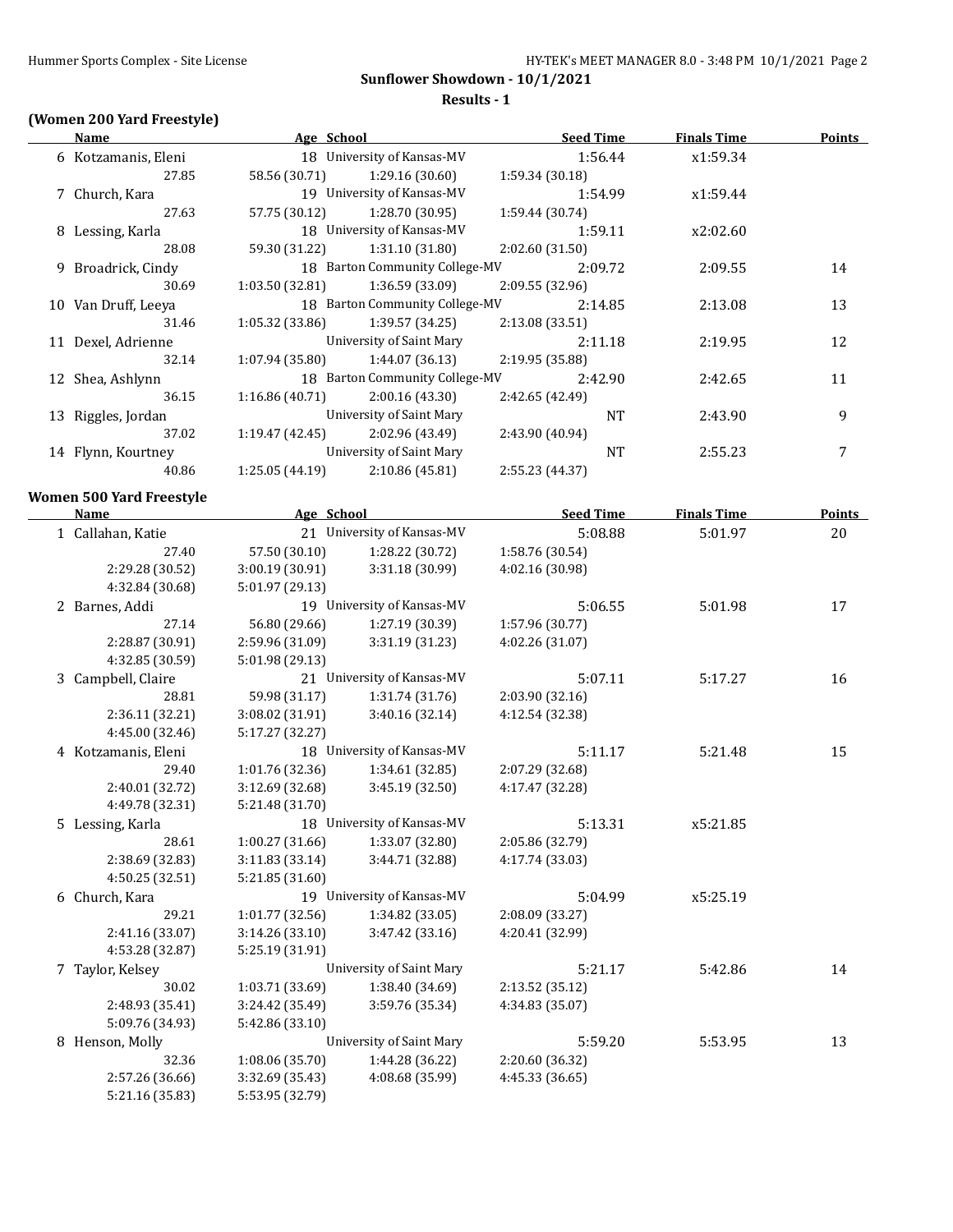**Results - 1**

# **(Women 500 Yard Freestyle)**

|    | <b>Name</b>                        | Age School      |                                | <b>Seed Time</b> | <b>Finals Time</b> | <b>Points</b> |
|----|------------------------------------|-----------------|--------------------------------|------------------|--------------------|---------------|
|    | 9 Dexel, Adrienne                  |                 | University of Saint Mary       | 5:45.59          | 6:19.55            | 12            |
|    | 33.61                              | 1:10.67 (37.06) | 1:49.17 (38.50)                | 2:27.91 (38.74)  |                    |               |
|    | 3:06.73 (38.82)                    | 3:46.04 (39.31) | 4:25.28 (39.24)                | 5:04.21 (38.93)  |                    |               |
|    | 5:42.64 (38.43)                    | 6:19.55(36.91)  |                                |                  |                    |               |
| 10 | Shea, Ashlynn                      |                 | 18 Barton Community College-MV | 7:32.56          | 7:23.85            | 11            |
|    | 37.69                              | 1:20.72 (43.03) | 2:05.65 (44.93)                | 2:51.09 (45.44)  |                    |               |
|    | 3:36.15(45.06)                     | 4:22.27 (46.12) | 5:08.75 (46.48)                | 5:55.39 (46.64)  |                    |               |
|    | 6:41.37 (45.98)                    | 7:23.85 (42.48) |                                |                  |                    |               |
|    | <b>Women 100 Yard Backstroke</b>   |                 |                                |                  |                    |               |
|    | Name                               | Age School      |                                | <b>Seed Time</b> | <b>Finals Time</b> | Points        |
|    | 1 Blose, Dewi                      |                 | 21 University of Kansas-MV     | 56.65            | 58.22              | 20            |
|    | 28.96                              | 58.22 (29.26)   |                                |                  |                    |               |
|    | 2 Howe, Ellie                      |                 | 18 University of Kansas-MV     | 58.33            | 58.39              | 17            |
|    | 28.56                              | 58.39 (29.83)   |                                |                  |                    |               |
|    | 3 Bravence, Mackenzie              |                 | 21 University of Kansas-MV     | 59.88            | 59.04              | 16            |
|    | 28.96                              | 59.04 (30.08)   |                                |                  |                    |               |
|    | 4 Sisung, Lezli                    |                 | 18 University of Kansas-MV     | 57.22            | 59.30              | 15            |
|    | 28.83                              | 59.30 (30.47)   |                                |                  |                    |               |
|    | 5 Conley, Taylor                   |                 | 19 University of Kansas-MV     | 59.21            | x1:00.49           |               |
|    | 29.91                              | 1:00.49 (30.58) |                                |                  |                    |               |
|    | 6 Broadrick, Cindy                 |                 | 18 Barton Community College-MV | 1:04.68          | 1:04.86            | 14            |
|    | 31.62                              | 1:04.86 (33.24) |                                |                  |                    |               |
|    | 7 Sanford, Grace                   |                 | University of Saint Mary       | 1:00.60          | 1:05.90            | 13            |
|    | 8 Riggles, Jordan                  |                 | University of Saint Mary       | 1:20.76          | 1:16.83            | 12            |
|    | 38.74                              | 1:16.83 (38.09) |                                |                  |                    |               |
|    | 9 Schultz, Koe                     |                 | 18 Barton Community College-MV | 1:20.68          | 1:21.60            | 11            |
|    | 38.15                              | 1:21.60 (43.45) |                                |                  |                    |               |
|    | 10 Flynn, Kourtney                 |                 | University of Saint Mary       | 1:29.32          | 1:31.18            | 9             |
|    | 44.22                              | 1:31.18 (46.96) |                                |                  |                    |               |
|    | <b>Women 100 Yard Breaststroke</b> |                 |                                |                  |                    |               |
|    | Name                               | Age School      |                                | <b>Seed Time</b> | <b>Finals Time</b> | <b>Points</b> |

|   | Name               | Age School                     | Seed Time | <b>Finals</b> Time | Points |
|---|--------------------|--------------------------------|-----------|--------------------|--------|
|   | 1 Steward, Kate    | 21 University of Kansas-MV     | 1:05.99   | 1:03.74            | 20     |
|   | 30.23              | 1:03.74 (33.51)                |           |                    |        |
|   | 2 Dilsaver, Dannie | 22 University of Kansas-MV     | 1:07.01   | 1:05.76            | 17     |
|   | 31.29              | 1:05.76 (34.47)                |           |                    |        |
|   | 3 Witt, Kaitlyn    | 21 University of Kansas-MV     | 1:09.88   | 1:07.65            | 16     |
|   | 31.82              | 1:07.65(35.83)                 |           |                    |        |
|   | 4 Cos, Dom         | 18 Barton Community College-MV | 1:10.28   | 1:09.26            | 15     |
|   | 32.87              | 1:09.26 (36.39)                |           |                    |        |
|   | 5 Gwidt, Brigid    | 18 University of Kansas-MV     | 1:08.88   | 1:09.41            | 14     |
|   | 32.70              | 1:09.41 (36.71)                |           |                    |        |
| 6 | Kerr, Olivia       | 18 Barton Community College-MV | 1:12.42   | 1:11.56            | 13     |
|   | 33.94              | 1:11.56 (37.62)                |           |                    |        |
|   | 7 Downey, Erin     | 20 University of Kansas-MV     | 1:10.77   | x1:12.22           |        |
|   | 33.58              | 1:12.22(38.64)                 |           |                    |        |
| 8 | Will, Emma         | University of Saint Mary       | 1:14.75   | 1:14.99            | 12     |
|   | 35.23              | 1:14.99(39.76)                 |           |                    |        |
| 9 | Van Druff, Leeya   | 18 Barton Community College-MV | 1:18.38   | 1:17.05            | 11     |
|   | 36.53              | 1:17.05 (40.52)                |           |                    |        |
|   | 10 Gilmore, Ashley | 18 Barton Community College-MV | 1:22.93   | 1:23.59            | 9      |
|   | 39.16              | 1:23.59 (44.43)                |           |                    |        |
|   |                    |                                |           |                    |        |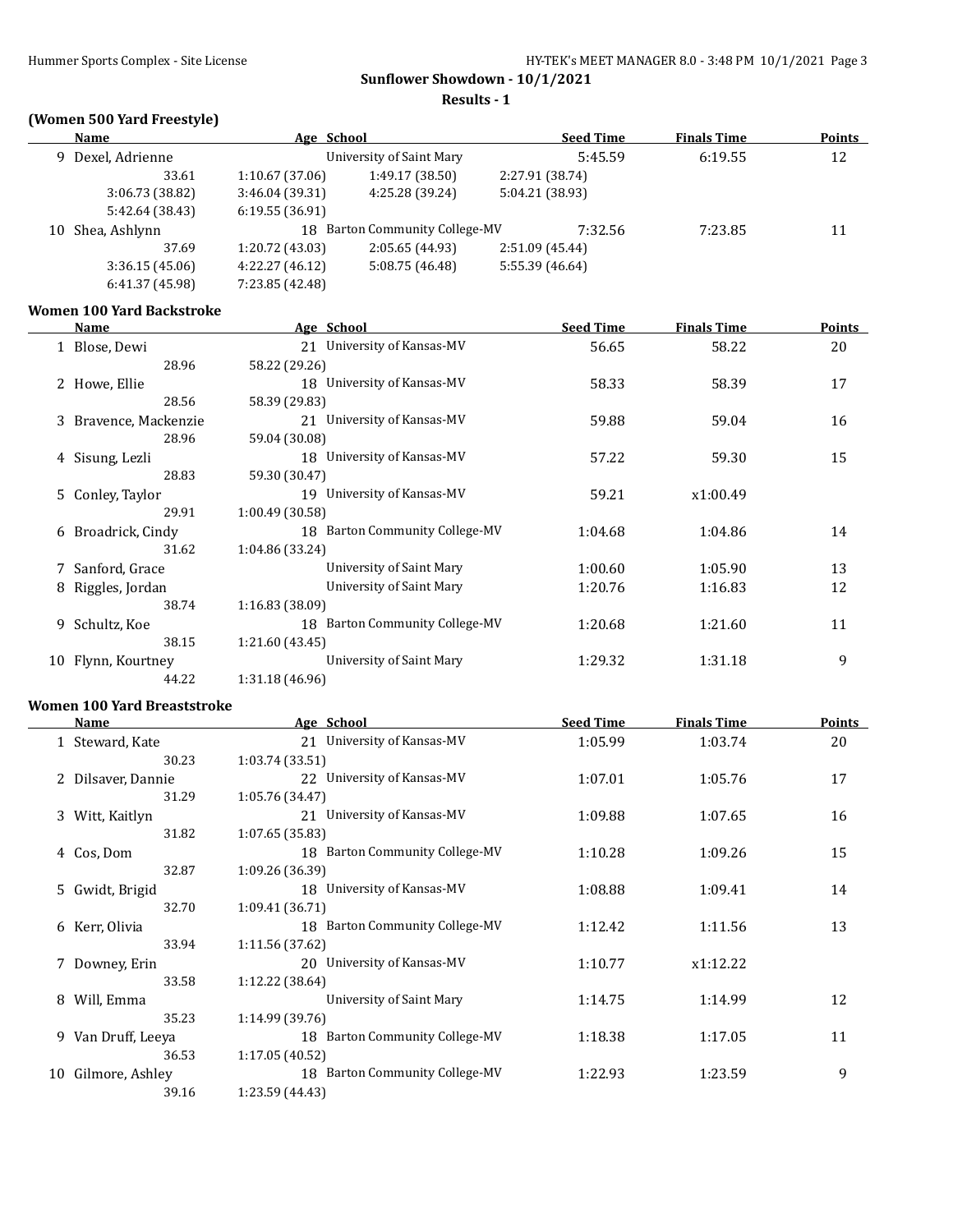**Results - 1**

# **(Women 100 Yard Breaststroke)**

| <b>Name</b>        | Age School                     | <b>Seed Time</b> | <b>Finals Time</b> | <b>Points</b> |
|--------------------|--------------------------------|------------------|--------------------|---------------|
| Ramirez, Stephanie | 19 Barton Community College-MV | 1:24.28          | x1:24.63           |               |
| 40.08              | 1:24.63(44.55)                 |                  |                    |               |
| 12 Neath, Rhiannon | University of Saint Mary       | 1:34.99          | 1:34.17            |               |
| 44.01              | 1:34.17(50.16)                 |                  |                    |               |

#### **Women 100 Yard Butterfly**

| Name                | Age School                     | <b>Seed Time</b> | <b>Finals Time</b> | <b>Points</b> |
|---------------------|--------------------------------|------------------|--------------------|---------------|
| 1 Witt, Kaitlyn     | 21 University of Kansas-MV     | 58.11            | 56.94              | 20            |
| 26.43               | 56.94 (30.51)                  |                  |                    |               |
| 2 Lessing, Amelie   | 20 University of Kansas-MV     | 59.77            | 57.30              | 17            |
| 26.96               | 57.30 (30.34)                  |                  |                    |               |
| 3 Olsen, Greta      | 21 University of Kansas-MV     | 58.33            | 57.34              | 16            |
| 27.23               | 57.34 (30.11)                  |                  |                    |               |
| 4 Looney, Autumn    | 20 University of Kansas-MV     | 58.99            | 58.00              | 15            |
| 27.39               | 58.00 (30.61)                  |                  |                    |               |
| 5 Sisung, Lezli     | 18 University of Kansas-MV     | 58.12            | x58.74             |               |
| 27.98               | 58.74 (30.76)                  |                  |                    |               |
| 6 Blose, Dewi       | 21 University of Kansas-MV     | 57.77            | x58.81             |               |
| 27.72               | 58.81 (31.09)                  |                  |                    |               |
| 7 Riekhof, Paige    | 21 University of Kansas-MV     | 59.44            | x58.91             |               |
| 27.84               | 58.91 (31.07)                  |                  |                    |               |
| 8 Howe, Ellie       | 18 University of Kansas-MV     | 58.99            | x59.59             |               |
| 28.07               | 59.59 (31.52)                  |                  |                    |               |
| 9 Franco, Linda     | 18 Barton Community College-MV | $\rm{NT}$        | 1:02.97            | 14            |
| 28.58               | 1:02.97 (34.39)                |                  |                    |               |
| 10 Jones, Sydney    | University of Saint Mary       | 1:11.25          | 1:03.56            | 13            |
| 29.53               | 1:03.56 (34.03)                |                  |                    |               |
| 11 Lierman, Mikwena | 18 Barton Community College-MV | 1:04.37          | 1:07.26            | 12            |
| 30.07               | 1:07.26 (37.19)                |                  |                    |               |
| 12 Taylor, Kelsey   | University of Saint Mary       | 1:04.37          | 1:07.90            | 11            |
| 30.84               | 1:07.90 (37.06)                |                  |                    |               |
| 13 Lorenz, Neena    | University of Saint Mary       | <b>NT</b>        | 1:15.65            | 9             |
| 34.86               | 1:15.65 (40.79)                |                  |                    |               |

# **Women 200 Yard IM**

| Name               | Age School     |                                | <b>Seed Time</b> | <b>Finals Time</b> | <b>Points</b> |
|--------------------|----------------|--------------------------------|------------------|--------------------|---------------|
| 1 Steward, Kate    |                | 21 University of Kansas-MV     | 2:07.44          | 2:05.26            | 20            |
| 28.04              | 1:00.20(32.16) | 1:34.53 (34.33)                | 2:05.26 (30.73)  |                    |               |
| 2 Dilsaver, Dannie |                | 22 University of Kansas-MV     | 2:07.10          | 2:07.67            | 17            |
| 28.91              | 1:00.91(32.00) | 1:37.64 (36.73)                | 2:07.67(30.03)   |                    |               |
| 3 Barnes, Addi     |                | 19 University of Kansas-MV     | 2:07.77          | 2:07.90            | 16            |
| 27.57              | 59.73 (32.16)  | 1:38.38(38.65)                 | 2:07.90 (29.52)  |                    |               |
| 4 Lessing, Amelie  |                | 20 University of Kansas-MV     | 2:10.77          | 2:10.07            | 15            |
| 27.18              | 59.86 (32.68)  | 1:39.26 (39.40)                | 2:10.07(30.81)   |                    |               |
| 5 Wehrmann, Ellie  |                | 20 University of Kansas-MV     | 2:08.71          | x2:11.22           |               |
| 27.97              | 1:00.85(32.88) | 1:40.26 (39.41)                | 2:11.22(30.96)   |                    |               |
| 6 Dalbey, Brooke   |                | 20 University of Kansas-MV     | 2:11.11          | x2:12.20           |               |
| 27.75              | 1:02.31(34.56) | 1:42.06 (39.75)                | 2:12.20(30.14)   |                    |               |
| 7 Gwidt, Brigid    |                | 18 University of Kansas-MV     | 2:09.98          | x2:12.32           |               |
| 28.69              | 1:03.94(35.25) | 1:42.22 (38.28)                | 2:12.32(30.10)   |                    |               |
| 8 Jones, Sydney    |                | University of Saint Mary       | 2:25.64          | 2:18.29            | 14            |
| 28.75              | 1:02.76(34.01) | 1:45.66 (42.90)                | 2:18.29 (32.63)  |                    |               |
| 9 Kerr, Olivia     |                | 18 Barton Community College-MV | 2:20.11          | 2:18.72            | 13            |
| 31.53              | 1:06.82(35.29) | 1:46.79 (39.97)                | 2:18.72 (31.93)  |                    |               |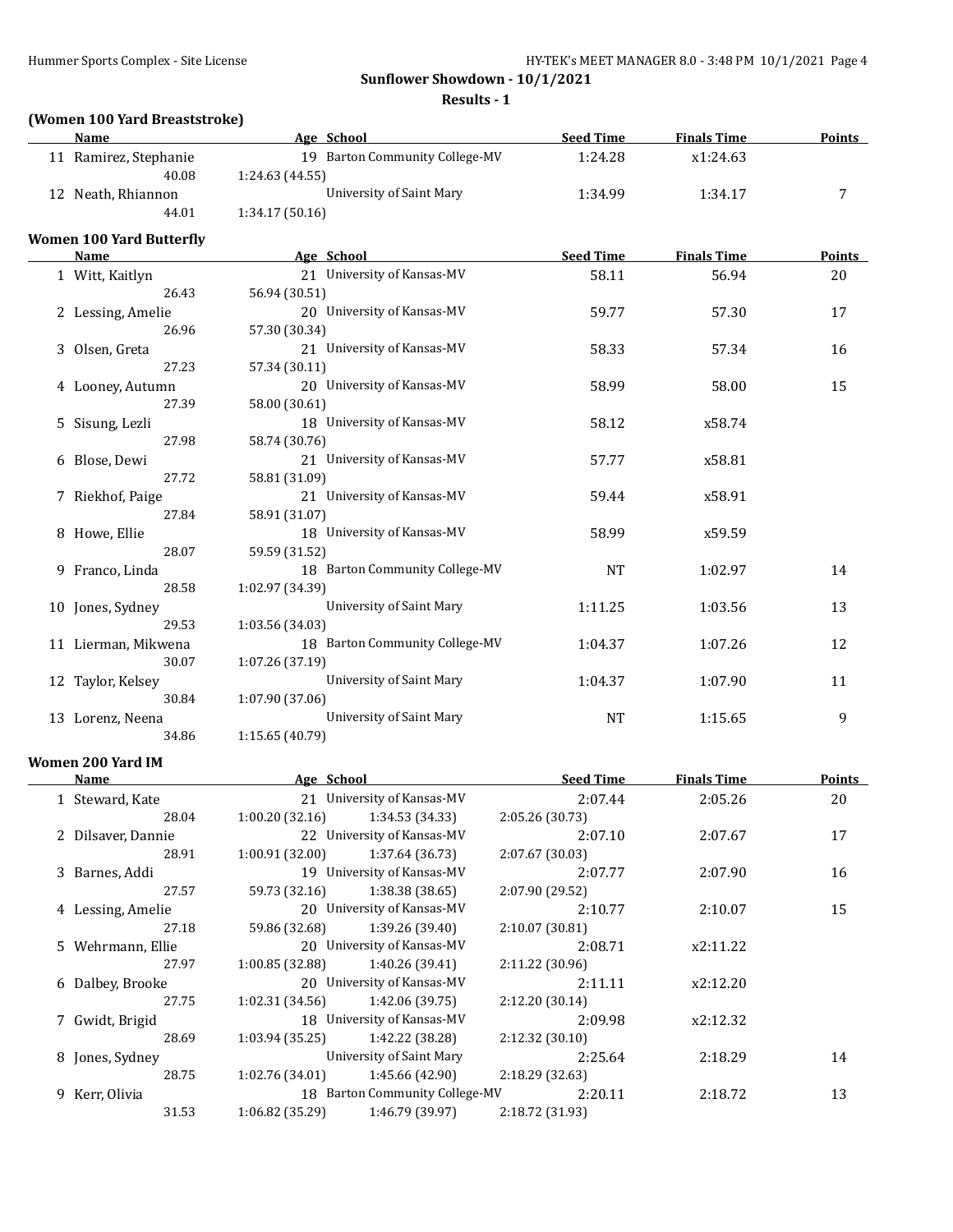**Results - 1**

# **(Women 200 Yard IM)**

|    | Name               | Age School      |                                    | <b>Seed Time</b> | <b>Finals Time</b> | <b>Points</b> |
|----|--------------------|-----------------|------------------------------------|------------------|--------------------|---------------|
| 10 | Downey, Erin       |                 | 20 University of Kansas-MV         | 2:14.55          | x2:19.65           |               |
|    | 29.67              | 1:05.30(35.63)  | 1:46.00(40.70)                     | 2:19.65(33.65)   |                    |               |
| 11 | Cos, Dom           |                 | 18 Barton Community College-MV     | 2:21.50          | 2:22.89            | 12            |
|    | 31.41              | 1:10.06(38.65)  | 1:49.13 (39.07)                    | 2:22.89 (33.76)  |                    |               |
|    | 12 Will, Emma      |                 | University of Saint Mary           | 2:19.47          | 2:25.02            | 11            |
|    | 30.79              | 1:07.55(36.76)  | 1:50.42 (42.87)                    | 2:25.02 (34.60)  |                    |               |
| 13 | Lorenz, Neena      |                 | University of Saint Mary           | 2:32.15          | 2:32.22            | 9             |
|    | 34.03              | 1:12.68 (38.65) | 1:56.33(43.65)                     | 2:32.22 (35.89)  |                    |               |
|    | 14 Gilmore, Ashley |                 | 18 Barton Community College-MV     | 2:47.83          | 2:44.51            | 7             |
|    | 36.91              | 1:19.86 (42.95) | 2:06.07(46.21)                     | 2:44.51 (38.44)  |                    |               |
| 15 | Ramirez, Stephanie | 19              | <b>Barton Community College-MV</b> | 2:46.38          | 2:45.61            | 6             |
|    | 37.27              | 1:23.71 (46.44) | 2:08.79 (45.08)                    | 2:45.61 (36.82)  |                    |               |

#### **Women 200 Yard Freestyle Relay**

| <b>Team</b>                        | <b>Relay</b>                      |                               | <b>Seed Time</b>       | <b>Finals Time</b>        | <b>Points</b> |
|------------------------------------|-----------------------------------|-------------------------------|------------------------|---------------------------|---------------|
| 1 University of Kansas-MV          | $\mathbf{A}$                      |                               | 1:36.99                | 1:36.83                   | 40            |
| 1) Blose, Dewi 21                  |                                   | 2) Looney, Autumn 20          | 3) Brown, Keyla 20     | 4) Dougan, Claudia 19     |               |
| 24.47                              | 48.23 (23.76)                     | 1:12.41(24.18)                | 1:36.83 (24.42)        |                           |               |
| 2 University of Kansas-MV          | B                                 |                               | 1:38.99                | 1:37.47                   | 34            |
| 1) Sisung, Lezli 18                | 2) Hyatt, Claire 18               |                               | 3) Campbell, Claire 21 | 4) Wehrmann, Ellie 20     |               |
| 24.99                              | 49.30 (24.31)                     | 1:12.97(23.67)                | 1:37.47 (24.50)        |                           |               |
| 3 University of Kansas-MV          | D                                 |                               | 1:42.99                | x1:38.70                  |               |
| 1) Dalbey, Brooke 20               | 2) Howe, Ellie 18                 |                               | 3) Callahan, Katie 21  | 4) Kotzamanis, Eleni 18   |               |
| 25.17                              |                                   | 49.37 (24.20) 1:13.97 (24.60) | 1:38.70 (24.73)        |                           |               |
| 4 University of Kansas-MV          | $\mathsf{C}$                      |                               | 1:40.99                | x1:40.09                  |               |
| 1) Olsen, Greta 21                 |                                   | 2) Conley, Taylor 19          | 3) Barnes, Addi 19     | 4) Bravence, Mackenzie 21 |               |
| 25.50                              |                                   | 51.06 (25.56) 1:15.71 (24.65) | 1:40.09 (24.38)        |                           |               |
| 5 University of Kansas-MV          | E                                 |                               | 1:44.99                | x1:42.36                  |               |
| 1) Riekhof, Paige 21               | 2) Witt, Kaitlyn 21               |                               | 3) Church, Kara 19     | 4) Lessing, Karla 18      |               |
| 25.36                              |                                   | 49.83 (24.47) 1:16.06 (26.23) | 1:42.36 (26.30)        |                           |               |
| 6 Barton Community College-MV      | $\mathbf{A}$                      |                               | 1:43.90                | 1:42.95                   | 32            |
| 1) Franco, Linda 18                |                                   | 2) Gomez, Summer 19           | 3) Broadrick, Cindy 18 | 4) Lierman, Mikwena 18    |               |
| 25.36                              |                                   | 50.81 (25.45) 1:17.27 (26.46) | 1:42.95 (25.68)        |                           |               |
| 7 Barton Community College-MV      | B                                 |                               | 1:51.50                | 1:51.69                   | 30            |
| 1) Bequette, Vali 18               | 2) Cos, Dom 18                    |                               | 3) Kerr, Olivia 18     | 4) Van Druff, Leeya 18    |               |
| 28.14                              | 56.54 (28.40)                     | 1:23.17 (26.63)               | 1:51.69 (28.52)        |                           |               |
| 8 University of Saint Mary         | $\overline{B}$                    |                               | 1:51.32                | 1:53.42                   | 28            |
| 1) Will, Emma                      | 2) Lorenz, Neena                  |                               | 3) Dexel, Adrienne     | 4) Henson, Molly          |               |
| 27.28                              | 55.04 (27.76)                     | 1:24.59 (29.55)               | 1:53.42 (28.83)        |                           |               |
| 9 Barton Community College-MV C    |                                   |                               | 2:02.68                | x2:03.08                  |               |
| 1) Gilmore, Ashley 18              |                                   | 2) Ramirez, Stephanie 19      | 3) Schultz, Koe 18     | 4) Shea, Ashlynn 18       |               |
| 30.39                              |                                   | 59.52 (29.13) 1:31.71 (32.19) | 2:03.08 (31.37)        |                           |               |
| 10 University of Saint Mary        | $\mathsf{C}$                      |                               | 2:05.88                | 2:15.02                   | 26            |
| 1) Neath, Rhiannon                 |                                   | 2) Gonzalez, Aaliyah          | 3) Riggles, Jordan     | 4) Horsley, McKinzie      |               |
| 31.38                              | $1:05.89(34.51)$ $1:38.38(32.49)$ |                               | 2:15.02 (36.64)        |                           |               |
| --- University of Saint Mary       | $\mathbf{A}$                      |                               | 1:44.89                | DQ                        |               |
| 1) Schutt, Kadee                   | 2) Jones, Sydney                  |                               | 3) Taylor, Kelsey      | 4) Sanford, Grace         |               |
| 26.85                              |                                   | 52.11 (25.26) 1:19.18 (27.07) | DQ (25.93)             |                           |               |
| <b>Women 200 Yard Medley Relay</b> |                                   |                               |                        |                           |               |

| <b>Team</b>             | Relav               |                 | <b>Seed Time</b>    | <b>Finals Time</b> | Points |
|-------------------------|---------------------|-----------------|---------------------|--------------------|--------|
| University of Kansas-MV |                     |                 | 1:46.99             | 1:44.47            | 40     |
| 1) Blose, Dewi 21       | 2) Steward, Kate 21 |                 | 3) Witt, Kaitlyn 21 | 4) Brown, Keyla 20 |        |
| 26.99                   | 55.93 (28.94)       | 1:20.84 (24.91) | 1:44.47 (23.63)     |                    |        |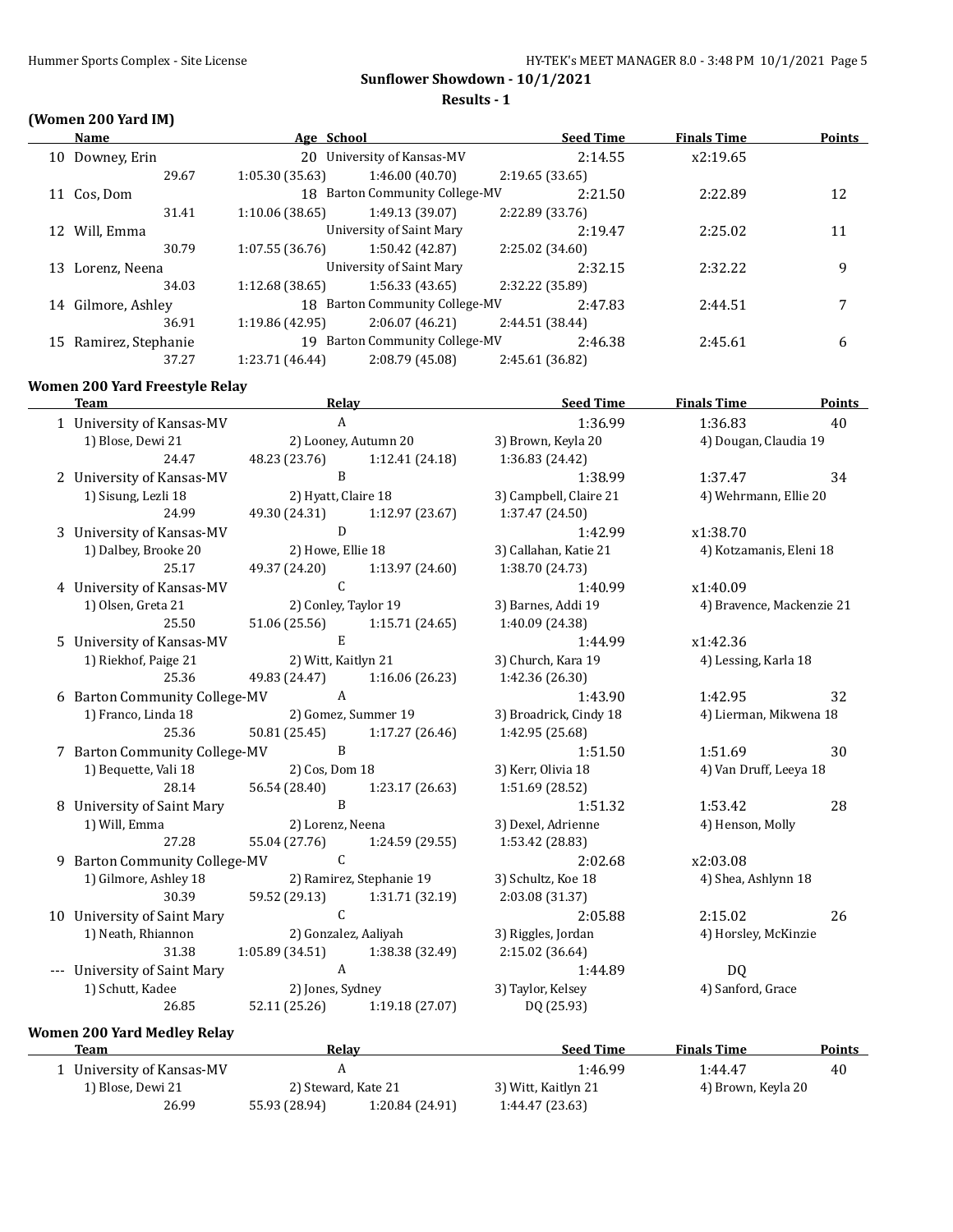**Results - 1**

#### **(Women 200 Yard Medley Relay)**

| <b>Team</b>                   | Relay               |                                   | <b>Seed Time</b>       | <b>Finals Time</b>    | <b>Points</b> |
|-------------------------------|---------------------|-----------------------------------|------------------------|-----------------------|---------------|
| 2 University of Kansas-MV     | B                   |                                   | 1:48.99                | 1:46.70               | 34            |
| 1) Sisung, Lezli 18           |                     | 2) Dilsaver, Dannie 22            | 3) Looney, Autumn 20   | 4) Hyatt, Claire 18   |               |
| 26.85                         | 56.85 (30.00)       | 1:22.40 (25.55)                   | 1:46.70 (24.30)        |                       |               |
| 3 University of Kansas-MV     | $\mathsf{C}$        |                                   | 1:50.99                | x1:48.82              |               |
| 1) Howe, Ellie 18             | 2) Gwidt, Brigid 18 |                                   | 3) Olsen, Greta 21     | 4) Wehrmann, Ellie 20 |               |
| 26.88                         |                     | 57.89 (31.01) 1:24.12 (26.23)     | 1:48.82 (24.70)        |                       |               |
| 4 University of Kansas-MV     | D                   |                                   | 1:52.99                | x1:50.67              |               |
| 1) Conley, Taylor 19          | 2) Downey, Erin 20  |                                   | 3) Barnes, Addi 19     | 4) Dalbey, Brooke 20  |               |
| 28.00                         |                     | $1:00.21(32.21)$ $1:26.15(25.94)$ | 1:50.67 (24.52)        |                       |               |
| 5 Barton Community College-MV | $\overline{A}$      |                                   | 1:56.16                | 1:55.65               | 32            |
| 1) Broadrick, Cindy 18        | 2) Cos, Dom 18      |                                   | 3) Lierman, Mikwena 18 | 4) Franco, Linda 18   |               |
| 30.10                         | 1:02.46 (32.36)     | 1:31.11 (28.65)                   | 1:55.65 (24.54)        |                       |               |
| 6 University of Saint Mary    | A                   |                                   | 1:54.71                | 1:59.00               | 30            |
| 1) Jones, Sydney              | 2) Will, Emma       |                                   | 3) Taylor, Kelsey      | 4) Sanford, Grace     |               |
| 28.45                         |                     | $1:02.59(34.14)$ $1:32.72(30.13)$ | 1:59.00 (26.28)        |                       |               |
| 7 Barton Community College-MV | B                   |                                   | 2:02.11                | 2:02.54               | 28            |
| 1) Gomez, Summer 19           | 2) Kerr, Olivia 18  |                                   | 3) Van Druff, Leeya 18 | 4) Bequette, Vali 18  |               |
| 31.31                         |                     | $1:04.40(33.09)$ $1:35.64(31.24)$ | 2:02.54 (26.90)        |                       |               |
| 8 University of Saint Mary    | <sub>B</sub>        |                                   | 2:15.20                | 2:07.14               | 26            |
| 1) Henson, Molly              | 2) Lorenz, Neena    |                                   | 3) Dexel, Adrienne     | 4) Schutt, Kadee      |               |
| 33.11                         | 1:07.89 (34.78)     | 1:48.55 (40.66)                   | 2:07.14 (18.59)        |                       |               |
| 9 Barton Community College-MV | $\overline{C}$      |                                   | 2:08.75                | x2:21.40              |               |
| 1) Schultz, Koe 18            |                     | 2) Ramirez, Stephanie 19          | 3) Gilmore, Ashley 18  | 4) Shea, Ashlynn 18   |               |
| 38.29                         |                     | $1:17.16(38.87)$ $1:49.34(32.18)$ | 2:21.40 (32.06)        |                       |               |
| <b>Men 50 Yard Freestyle</b>  |                     |                                   |                        |                       |               |

**Name Age School Seed Time Finals Time Points** 1 Vogt da Silva, Enzo 19 Barton Community College-MV 22.50 22.13 20 2 Jorgens, Blake Contract University of Saint Mary 22.00 22.29 22.29 22.29 22.29 22.29 22.29 22.29 22.29 22.29 3 Irvine, Jethro 20 Barton Community College-MV 22.43 22.42 22.42 16 4 Hampton, Justus 20 Barton Community College-MV 22.74 22.57 15 5 Gregory, Caleb 20 Barton Community College-MV 22.53 22.75 14 6 Cole, Cooper 19 Barton Community College-MV 22.65 x22.76 7 Iselin, Kyle 18 Barton Community College-MV 24.00 x23.29 8 Powell, Brandon University of Saint Mary 22.39 23.46 13 9 Khalil, Marco University of Saint Mary 23.58 23.53 12 10 Hutchings, Weston University of Saint Mary 22.29 23.64 11 11 Bunce, Jerry 18 Barton Community College-MV 24.21 x24.14 12 Sautter, Jacob 19 Barton Community College-MV 24.50 x24.22 13 Robles, Cesar 20 Barton Community College-MV 25.05 x25.61 14 Balicki, Walker 18 Barton Community College-MV 24.43 x26.06 15 Swan, Jake 18 Barton Community College-MV 24.50 x26.27 --- Douthard, Will Contact Mary University of Saint Mary 24.64 NS **Men 100 Yard Freestyle Name Age School Seed Time Finals Time Points** 1 Hampton, Justus 20 Barton Community College-MV 46.97 49.32 20 23.58 49.32 (25.74) 2 Beers, Jonathan 18 Barton Community College-MV 51.66 52.29 52.29 25.31 52.29 (26.98) 3 Sautter, Jacob 19 Barton Community College-MV 52.00 52.80 52.80 16 25.91 52.80 (26.89) 4 Khalil, Marco University of Saint Mary 53.75 53.55 15 25.60 53.55 (27.95)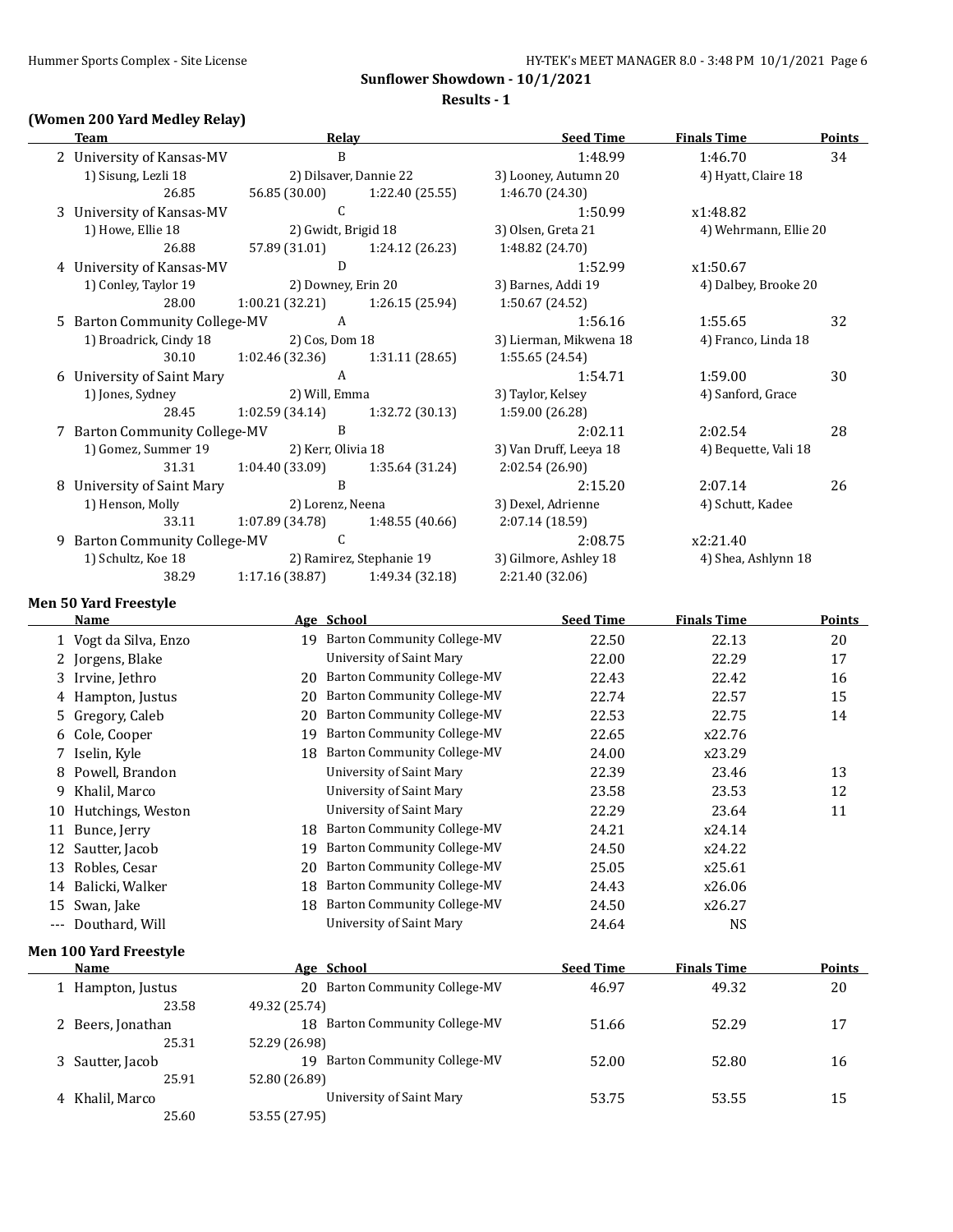**Sunflower Showdown - 10/1/2021 Results - 1**

# **(Men 100 Yard Freestyle)**

 $\overline{\phantom{a}}$ 

|    | Name             | Age School                               | <b>Seed Time</b> | <b>Finals Time</b> | <b>Points</b> |
|----|------------------|------------------------------------------|------------------|--------------------|---------------|
|    | 5 Douthard, Will | University of Saint Mary                 | 55.64            | 53.92              | 14            |
|    | 25.77            | 53.92 (28.15)                            |                  |                    |               |
|    | 6 Bunce, Jerry   | <b>Barton Community College-MV</b><br>18 | 52.20            | 55.47              | 13            |
|    | 26.46            | 55.47 (29.01)                            |                  |                    |               |
|    | 7 Swan, Jake     | 18 Barton Community College-MV           | 59.59            | x57.05             |               |
|    | 27.22            | 57.05 (29.83)                            |                  |                    |               |
| 8  | Hein, Jakob      | University of Saint Mary                 | 55.20            | 58.44              | 12            |
|    | 27.32            | 58.44 (31.12)                            |                  |                    |               |
| 9. | Herko, Matt      | University of Saint Mary                 | 57.65            | 1:03.54            | 11            |
|    | 30.57            | 1:03.54 (32.97)                          |                  |                    |               |

#### **Men 200 Yard Freestyle**

| Name                  | Age School     |                                |                 | <b>Seed Time</b> | <b>Finals Time</b> | Points |
|-----------------------|----------------|--------------------------------|-----------------|------------------|--------------------|--------|
| 1 Vogt da Silva, Enzo |                | 19 Barton Community College-MV |                 | 1:45.50          | 1:46.54            | 20     |
| 24.98                 | 52.53 (27.55)  | 1:20.18(27.65)                 | 1:46.54(26.36)  |                  |                    |        |
| 2 Auld, Isaiah        |                | 20 Barton Community College-MV |                 | 1:45.57          | 1:47.66            | 17     |
| 25.26                 | 52.71 (27.45)  | 1:20.73 (28.02)                | 1:47.66 (26.93) |                  |                    |        |
| 3 Hall, Matt          |                | University of Saint Mary       |                 | 1:48.73          | 1:48.89            | 16     |
| 25.14                 | 52.71 (27.57)  | 1:21.03 (28.32)                | 1:48.89 (27.86) |                  |                    |        |
| 4 Solarte, Josias     |                | 26 Barton Community College-MV |                 | 1:46.75          | 1:53.41            | 15     |
| 25.58                 | 53.64 (28.06)  | 1:23.15(29.51)                 | 1:53.41(30.26)  |                  |                    |        |
| 5 Woodworth, Tyler    |                | 19 Barton Community College-MV |                 | 1:48.00          | 1:55.27            | 14     |
| 26.68                 | 55.24 (28.56)  | 1:25.29(30.05)                 | 1:55.27 (29.98) |                  |                    |        |
| 6 Adamo, Landon       |                | University of Saint Mary       |                 | 1:52.96          | 1:57.49            | 13     |
| 27.70                 | 57.45 (29.75)  | 1:27.45(30.00)                 | 1:57.49 (30.04) |                  |                    |        |
| 7 Sandoval, Lucas     |                | University of Saint Mary       |                 | 1:58.20          | 2:02.21            | 12     |
| 28.12                 | 59.11 (30.99)  | 1:30.71(31.60)                 | 2:02.21(31.50)  |                  |                    |        |
| 8 Fugua, Evan         |                | University of Saint Mary       |                 | <b>NT</b>        | 2:21.00            | 11     |
| 31.51                 | 1:07.00(35.49) | 1:43.67 (36.67)                | 2:21.00 (37.33) |                  |                    |        |
| 9 Herko, Matt         |                | University of Saint Mary       |                 | 2:10.86          | x2:28.16           |        |
| 33.59                 | 1:11.87(38.28) | 1:52.61 (40.74)                | 2:28.16 (35.55) |                  |                    |        |
|                       |                |                                |                 |                  |                    |        |

# **Men 500 Yard Freestyle**

 $\overline{\phantom{a}}$ 

| Name                  | Age School      |                                |                 | <b>Seed Time</b> | <b>Finals Time</b> | Points |
|-----------------------|-----------------|--------------------------------|-----------------|------------------|--------------------|--------|
| 1 Vogt da Silva, Enzo |                 | 19 Barton Community College-MV |                 | 4:48.25          | 4:49.75            | 20     |
| 25.42                 | 53.86 (28.44)   | 1:22.62(28.76)                 | 1:52.21 (29.59) |                  |                    |        |
| 2:21.91 (29.70)       | 2:51.88 (29.97) | 3:22.18(30.30)                 | 3:52.71 (30.53) |                  |                    |        |
| 4:22.37 (29.66)       | 4:49.75 (27.38) |                                |                 |                  |                    |        |
| 2 Auld, Isaiah        |                 | 20 Barton Community College-MV |                 | 4:54.91          | 4:58.40            | 17     |
| 26.32                 | 55.62 (29.30)   | 1:25.82(30.20)                 | 1:56.39(30.57)  |                  |                    |        |
| 2:27.29 (30.90)       | 2:57.86 (30.57) | 3:28.87(31.01)                 | 3:59.71 (30.84) |                  |                    |        |
| 4:30.12(30.41)        | 4:58.40 (28.28) |                                |                 |                  |                    |        |
| 3 Morris, Brodie      |                 | 19 Barton Community College-MV |                 | 4:59.10          | 5:10.77            | 16     |
| 27.94                 | 57.83 (29.89)   | 1:28.93(31.10)                 | 2:00.81 (31.88) |                  |                    |        |
| 2:33.06 (32.25)       | 3:05.41(32.35)  | 3:37.62(32.21)                 | 4:10.00 (32.38) |                  |                    |        |
| 4:41.35 (31.35)       | 5:10.77 (29.42) |                                |                 |                  |                    |        |
| 4 Sandoval, Lucas     |                 | University of Saint Mary       |                 | 5:19.20          | 5:18.88            | 15     |
| 28.59                 | 1:00.12(31.53)  | 1:32.24 (32.12)                | 2:05.03 (32.79) |                  |                    |        |
| 2:38.02 (32.99)       | 3:10.54(32.52)  | 3:43.61 (33.07)                | 4:16.30 (32.69) |                  |                    |        |
| 4:49.20 (32.90)       | 5:18.88 (29.68) |                                |                 |                  |                    |        |
| 5 Kime, Braydon       |                 | University of Saint Mary       |                 | 5:08.00          | 5:19.17            | 14     |
| 28.04                 | 59.46 (31.42)   | 1:31.37(31.91)                 | 2:03.87 (32.50) |                  |                    |        |
| 2:37.27 (33.40)       | 3:10.95 (33.68) | 3:44.68(33.73)                 | 4:18.33(33.65)  |                  |                    |        |
| 4:51.36 (33.03)       | 5:19.17 (27.81) |                                |                 |                  |                    |        |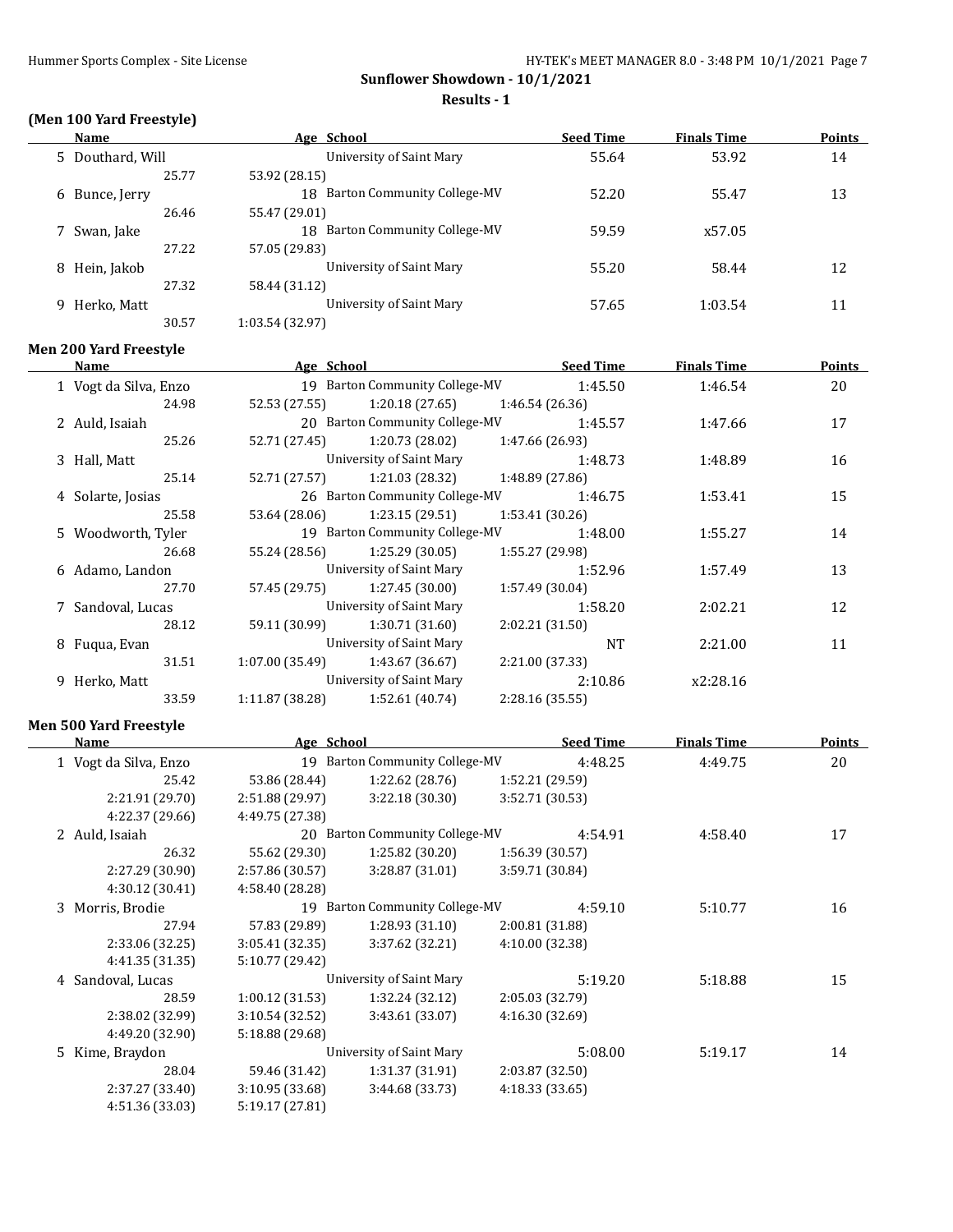**Results - 1**

# **(Men 500 Yard Freestyle)**

| Name                   | Age School      |                                | <b>Seed Time</b> | <b>Finals Time</b> | <b>Points</b> |
|------------------------|-----------------|--------------------------------|------------------|--------------------|---------------|
| 6 Adamo, Landon        |                 | University of Saint Mary       | 5:08.38          | 5:28.58            | 13            |
| 28.92                  | 1:00.82 (31.90) | 1:33.68(32.86)                 | 2:06.83(33.15)   |                    |               |
| 2:40.72 (33.89)        | 3:14.63(33.91)  | 3:48.49 (33.86)                | 4:22.30 (33.81)  |                    |               |
| 4:55.85(33.55)         | 5:28.58 (32.73) |                                |                  |                    |               |
| 7 Orel, Adam           |                 | University of Saint Mary       | 5:48.20          | 5:47.95            | 12            |
| 29.82                  | 1:03.84 (34.02) | 1:38.91 (35.07)                | 2:14.76 (35.85)  |                    |               |
| 2:49.97 (35.21)        | 3:26.56 (36.59) | 4:02.75(36.19)                 | 4:38.52 (35.77)  |                    |               |
| 5:14.43 (35.91)        | 5:47.95 (33.52) |                                |                  |                    |               |
| Hutchings, Weston<br>8 |                 | University of Saint Mary       | 6:28.20          | x5:54.53           |               |
| 30.48                  | 1:05.63(35.15)  | 1:42.42 (36.79)                | 2:19.49 (37.07)  |                    |               |
| 2:56.95 (37.46)        | 3:33.93 (36.98) | 4:10.74 (36.81)                | 4:46.64 (35.90)  |                    |               |
| 5:21.98 (35.34)        | 5:54.53 (32.55) |                                |                  |                    |               |
| Balicki, Walker<br>9   |                 | 18 Barton Community College-MV | 6:41.35          | 6:22.20            | 11            |
| 31.20                  | 1:06.71(35.51)  | 1:44.50 (37.79)                | 2:22.99 (38.49)  |                    |               |
| 3:02.14(39.15)         | 3:42.07 (39.93) | 4:22.05 (39.98)                | 5:03.46 (41.41)  |                    |               |
| 5:44.35 (40.89)        | 6:22.20 (37.85) |                                |                  |                    |               |
|                        |                 |                                |                  |                    |               |

#### **Men 100 Yard Backstroke**

 $\overline{a}$ 

| Name             |                 | Age School                               | <b>Seed Time</b> | <b>Finals Time</b> | <b>Points</b> |
|------------------|-----------------|------------------------------------------|------------------|--------------------|---------------|
| Ross, Netani     |                 | <b>Barton Community College-MV</b><br>21 | 52.95            | 55.71              | 20            |
|                  | 26.77           | 55.71 (28.94)                            |                  |                    |               |
| 2 Iselin, Kyle   |                 | <b>Barton Community College-MV</b><br>18 | 58.67            | 57.05              | 17            |
|                  | 27.71           | 57.05 (29.34)                            |                  |                    |               |
| 3 Cole, Cooper   |                 | Barton Community College-MV<br>19        | 59.06            | 58.38              | 16            |
|                  | 27.87           | 58.38 (30.51)                            |                  |                    |               |
| 4 Hall, Matt     |                 | University of Saint Mary                 | <b>NT</b>        | 1:00.64            | 15            |
|                  | 29.28           | 1:00.64 (31.36)                          |                  |                    |               |
| 5 McGuire, Joe   |                 | University of Saint Mary                 | 1:05.28          | 1:02.11            | 14            |
|                  | 30.27           | 1:02.11 (31.84)                          |                  |                    |               |
| 6                | Sandoval, Lucas | University of Saint Mary                 | 1:04.63          | 1:05.78            | 13            |
|                  | 31.98           | 1:05.78 (33.80)                          |                  |                    |               |
| Fugua, Evan      |                 | University of Saint Mary                 | 1:07.30          | 1:08.73            | 12            |
|                  | 33.21           | 1:08.73 (35.52)                          |                  |                    |               |
| Herko, Matt<br>8 |                 | University of Saint Mary                 | 1:12.84          | x1:17.65           |               |
|                  | 38.94           | 1:17.65(38.71)                           |                  |                    |               |

#### **Men 100 Yard Breaststroke**

| Name                  | Age School               |                                | <b>Seed Time</b> | <b>Finals Time</b> | <b>Points</b> |
|-----------------------|--------------------------|--------------------------------|------------------|--------------------|---------------|
| 1 Cue Carrillo, Johan |                          | 21 Barton Community College-MV | 55.99            | 56.24              | 20            |
|                       | 26.15<br>56.24 (30.09)   |                                |                  |                    |               |
| 2 Lujan, Josh         |                          | 20 Barton Community College-MV | 59.85            | 59.66              | 17            |
|                       | 28.04<br>59.66 (31.62)   |                                |                  |                    |               |
| 3 Jorgens, Blake      |                          | University of Saint Mary       | 1:04.51          | 1:02.15            | 16            |
|                       | 28.86<br>1:02.15(33.29)  |                                |                  |                    |               |
| 4 Beers, Jonathan     |                          | 18 Barton Community College-MV | 1:04.25          | 1:03.72            | 15            |
|                       | 29.95<br>1:03.72(33.77)  |                                |                  |                    |               |
| 5 Robles, Cesar       |                          | 20 Barton Community College-MV | 1:04.23          | 1:04.92            | 14            |
|                       | 29.39<br>1:04.92(35.53)  |                                |                  |                    |               |
| 6 Thiebaud, Mayson    |                          | University of Saint Mary       | 1:05.73          | 1:05.23            | 13            |
|                       | 30.63<br>1:05.23(34.60)  |                                |                  |                    |               |
| 7 Swan, Jake          |                          | 18 Barton Community College-MV | 1:11.75          | x1:10.61           |               |
|                       | 32.20<br>1:10.61(38.41)  |                                |                  |                    |               |
| Witt, Dylan<br>8      |                          | University of Saint Mary       | 1:04.97          | 1:11.56            | 12            |
|                       | 33.68<br>1:11.56 (37.88) |                                |                  |                    |               |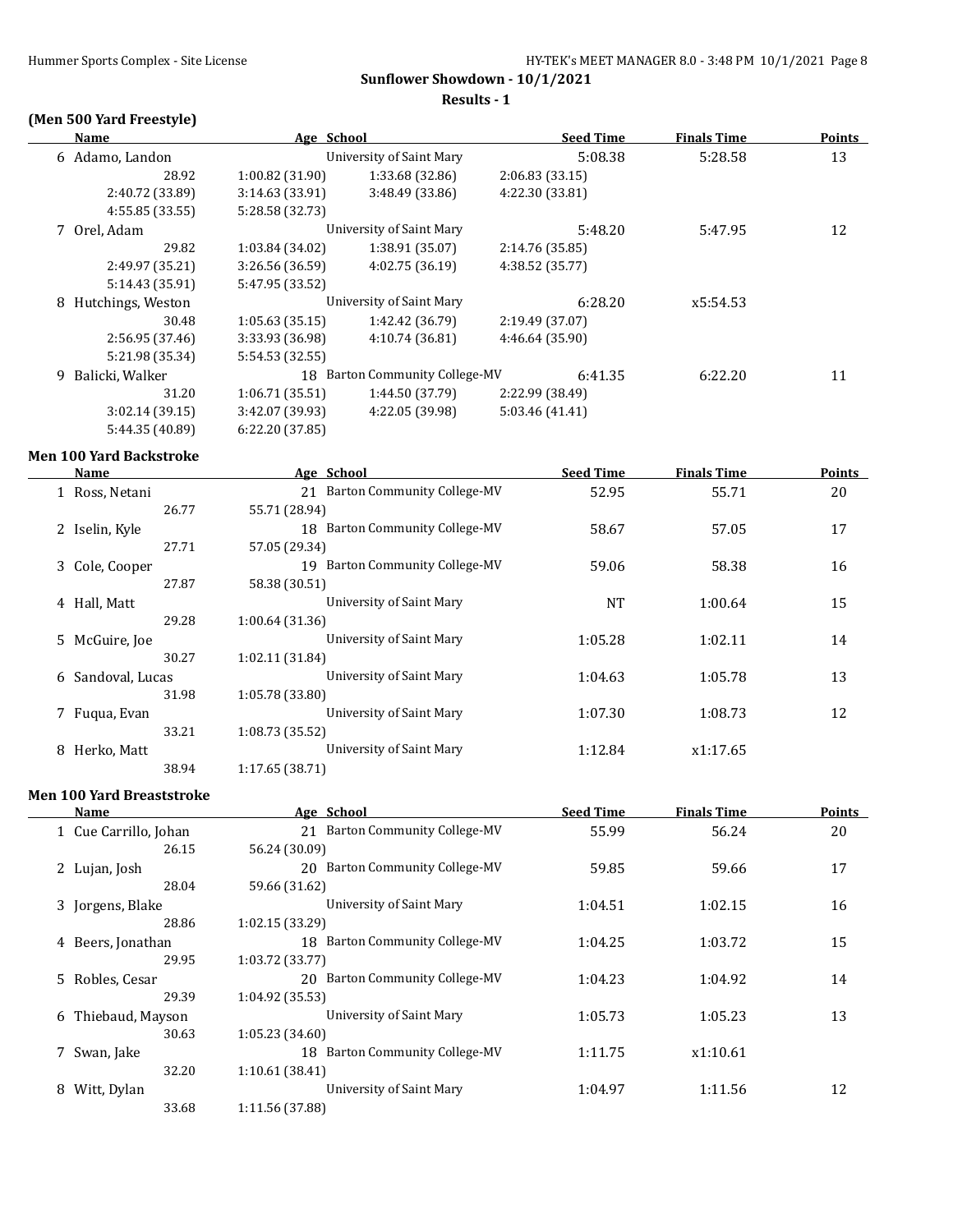**Results - 1**

# **(Men 100 Yard Breaststroke)**

| Name                                | Age School                         | <b>Seed Time</b> | <b>Finals Time</b> | <u>Points</u> |
|-------------------------------------|------------------------------------|------------------|--------------------|---------------|
| 9 Hein, Jakob                       | University of Saint Mary           | 1:10.63          | 1:19.12            | 11            |
| 36.66                               | 1:19.12 (42.46)                    |                  |                    |               |
| <b>Men 100 Yard Butterfly</b>       |                                    |                  |                    |               |
| Name                                | Age School                         | <b>Seed Time</b> | <b>Finals Time</b> | Points        |
| 1 Solarte, Josias                   | 26 Barton Community College-MV     | 51.13            | 52.68              | 20            |
| 25.02                               | 52.68 (27.66)                      |                  |                    |               |
| 2 Ross, Netani                      | 21 Barton Community College-MV     | 53.50            | 52.84              | 17            |
| 24.81                               | 52.84 (28.03)                      |                  |                    |               |
| 3 Irvine, Jethro                    | 20 Barton Community College-MV     | 51.41            | 52.91              | 16            |
| 24.81                               | 52.91 (28.10)                      |                  |                    |               |
| 4 Hall, Matt                        | <b>University of Saint Mary</b>    | 57.10            | 53.48              | 15            |
| 25.34                               | 53.48 (28.14)                      |                  |                    |               |
| 5 Gregory, Caleb                    | 20 Barton Community College-MV     | 54.66            | 54.53              | 14            |
| 25.25                               | 54.53 (29.28)                      |                  |                    |               |
| 6 Woodworth, Tyler                  | 19 Barton Community College-MV     | 56.25            | x55.25             |               |
| 25.68                               | 55.25 (29.57)                      |                  |                    |               |
| 7 Orel, Adam                        | <b>University of Saint Mary</b>    | 58.34            | 58.15              | 13            |
| 26.97                               | 58.15 (31.18)                      |                  |                    |               |
| 8 Powell, Brandon                   | <b>University of Saint Mary</b>    | 1:00.50          | 1:01.41            | 12            |
| 27.67                               | 1:01.41 (33.74)                    |                  |                    |               |
| 9 Witt, Dylan                       | <b>University of Saint Mary</b>    | 58.70            | 1:03.01            | 11            |
| 28.98                               | 1:03.01 (34.03)                    |                  |                    |               |
| Men 200 Yard IM                     |                                    |                  |                    |               |
| Name                                | Age School<br><u>Seed Time</u>     |                  | <b>Finals Time</b> | Points        |
| 1 Lujan, Josh                       | 20 Barton Community College-MV     | 1:55.18          | 2:01.67            | 20            |
| 26.63                               | 59.50 (32.87)<br>1:32.39 (32.89)   | 2:01.67 (29.28)  |                    |               |
| 2 Morris, Brodie                    | 19 Barton Community College-MV     | 2:00.98          | 2:07.77            | 17            |
| 26.79                               | 1:00.12 (33.33)<br>1:37.34 (37.22) | 2:07.77 (30.43)  |                    |               |
| 3 Beers, Jonathan                   | 18 Barton Community College-MV     | 2:06.67          | 2:11.02            | 16            |
| 27.63                               | 1:03.29 (35.66)<br>1:39.78 (36.49) | 2:11.02 (31.24)  |                    |               |
| 4 Kime, Braydon                     | <b>University of Saint Mary</b>    | 2:01.23          | 2:11.46            | 15            |
| 26.74                               | 1:00.76 (34.02)<br>1:40.48 (39.72) | 2:11.46 (30.98)  |                    |               |
| 5 Cue Carrillo, Johan               | 21 Barton Community College-MV     | 2:03.50          | 2:13.05            | 14            |
| 25.67                               | 1:00.89 (35.22)<br>1:38.66 (37.77) | 2:13.05 (34.39)  |                    |               |
| 6 Orel, Adam                        | University of Saint Mary           | 2:23.41          | 2:17.75            | 13            |
| 27.26                               | 1:44.54 (42.33)<br>1:02.21 (34.95) | 2:17.75 (33.21)  |                    |               |
| 7 Thiebaud, Mayson                  | University of Saint Mary           | 2:27.36          | 2:23.94            | 12            |
| 30.29                               | 1:10.19 (39.90)<br>1:48.96 (38.77) | 2:23.94 (34.98)  |                    |               |
| --- McGuire, Joe                    | <b>University of Saint Mary</b>    | 2:03.22          | <b>DFS</b>         |               |
| <b>Men 200 Yard Freestyle Relay</b> |                                    |                  |                    |               |
|                                     |                                    |                  |                    |               |

| Team                          | Relay                |                 | <b>Seed Time</b>          | <b>Finals Time</b>    | <b>Points</b> |
|-------------------------------|----------------------|-----------------|---------------------------|-----------------------|---------------|
| 1 Barton Community College-MV | А                    |                 | 1:26.68                   | 1:27.14               | 40            |
| 1) Woodworth, Tyler 19        | 2) Ross, Netani 21   |                 | 3) Vogt da Silva, Enzo 19 | 4) Irvine, Jethro 20  |               |
| 21.96                         | 44.06 (22.10)        | 1:05.25(21.19)  | 1:27.14 (21.89)           |                       |               |
| 2 Barton Community College-MV | В                    |                 | 1:29.71                   | 1:29.21               | 34            |
| 1) Auld, Isaiah 20            | 2) Gregory, Caleb 20 |                 | 3) Solarte, Josias 26     | 4) Hampton, Justus 20 |               |
| 22.51                         | 44.59 (22.08)        | 1:07.11(22.52)  | 1:29.21 (22.10)           |                       |               |
| 3 University of Saint Mary    | A                    |                 | 1:29.82                   | 1:31.52               | 32            |
| 1) Hutchings, Weston          | 2) Hall, Matt        |                 | 3) Powell, Brandon        | 4) Jorgens, Blake     |               |
| 23.48                         | 46.04 (22.56)        | 1:09.72 (23.68) | 1:31.52 (21.80)           |                       |               |